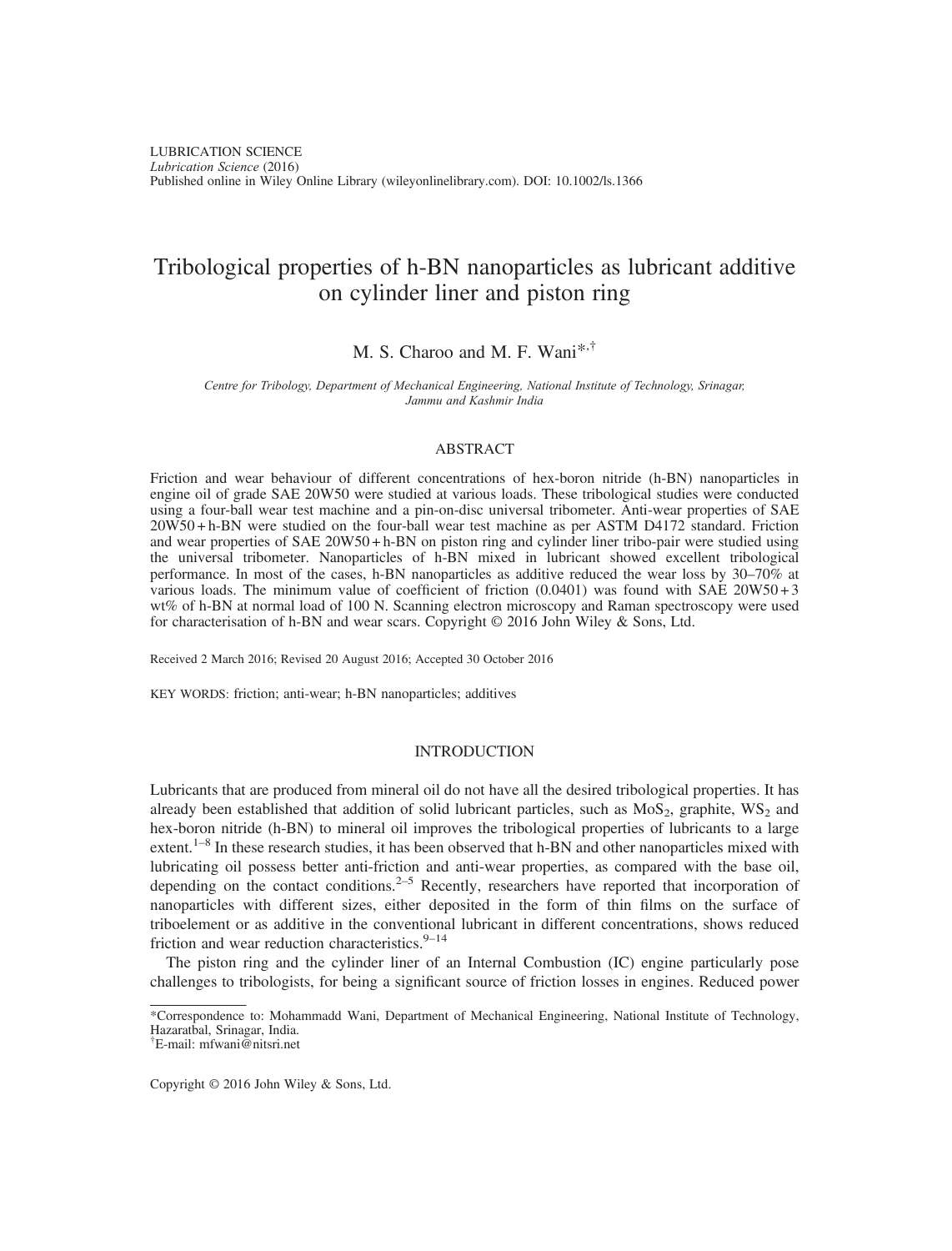loss, low efficiency, high fuel consumption, large wear, high emissions and effective cooling are related to piston ring-cylinder liner interface lubrication. The reduction of wear and friction losses in an IC engine is a function of good lubrication. Studies of the mechanism of piston ring lubrication and related friction phenomena have indicated that piston rings and cylinder liner contribute significantly to the total engine mechanical friction losses.<sup>15</sup> In general, high friction occurs at, or near, dead centres, i.e. at top dead centre (TDC) and bottom dead centre due to boundary lubrication. This condition is further aggravated at TDC due to the presence of higher temperature.

It is evident from the aforementioned literature review<sup>1–8</sup> that addition of particular concentration of nanoparticles to the conventional lubricant reduces the friction coefficient and increases the wear resistance. Researchers used different forms of boron nitride as lubricant additives, i.e. microparticles, nanoparticles and nanotubes.<sup>2–6</sup> However, very little research has been carried out on the effect of h-BN as additive in conventional lubricants in practical application, such as piston ring on cylinder liner in an IC engine.

In this research, various concentrations of h-BN as lubricant additive on a piston ring and cylinder liner tribo-pair of an IC engine at various loads are investigated. In the first set of experiments, the effect of h-BN as additive is studied in a four-ball wear test machine. In the second set of experiments, the effect of the h-BN nanoparticles as additive is studied on actual tribo-pair on a universal tribotester.

#### EXPERIMENT AND MATERIALS

#### Preparation of lubricant

Hexagonal-BN is a lamellar solid just like graphite and has high refractory and lubricity qualities. Its atomic layers are made of two-dimensional arrays of boron and nitrogen atoms. The bonding between nitrogen and boron atoms is covalent and hence very strong, whilst bonding between the layers is primarily van der Waals type and weak.

In these tribotests, h-BN nanoparticles with a diameter of 50 nm were used, which were mixed with the engine oil Society of Automotive Engineers (SAE) 20W50 in different concentrations. The nanopowder of h-BN was purchased from Intelligent Materials Pvt. Ltd. (Nanoshel LLC, USA). The h-BN nanoparticles, white in colour, with density of 2.3 g cm<sup>-3</sup> and melting point of  $1200^{\circ}$ C were added in base engine oil of grade SAE 20W50 in different concentration (weight% 1.0, 2.0 and 3.0). The h-BN nanoparticles mixed with engine oil was kept in a test tube and stirred for 4 h using WENSAR ultrasonicator (Bengaluru, Karnataka, India) at a temperature of 50°C and frequency of 40 kHz to disperse the nanoparticles uniformly as shown in Figure 1. The properties of the SAE 20W50 engine oil are shown in Table I. There was no significant change observed in the physical and chemical properties of the lubricant SAE 20W50 with the addition of 1.0 wt%, 2.0 wt% and 3.0 wt% h-BN nanoparticles.

Nanoparticles of h-BN were not surface capped by any active agent. By applying fundamental relation of dynamics, the expression of the steady state sedimentation speed  $(V)$  of a particle is obtained<sup>17</sup>:

$$
V = \frac{2 R^2}{9 \eta} (\rho - \rho') g \tag{1}
$$

with

Copyright © 2016 John Wiley & Sons, Ltd. Lubrication Science (2016)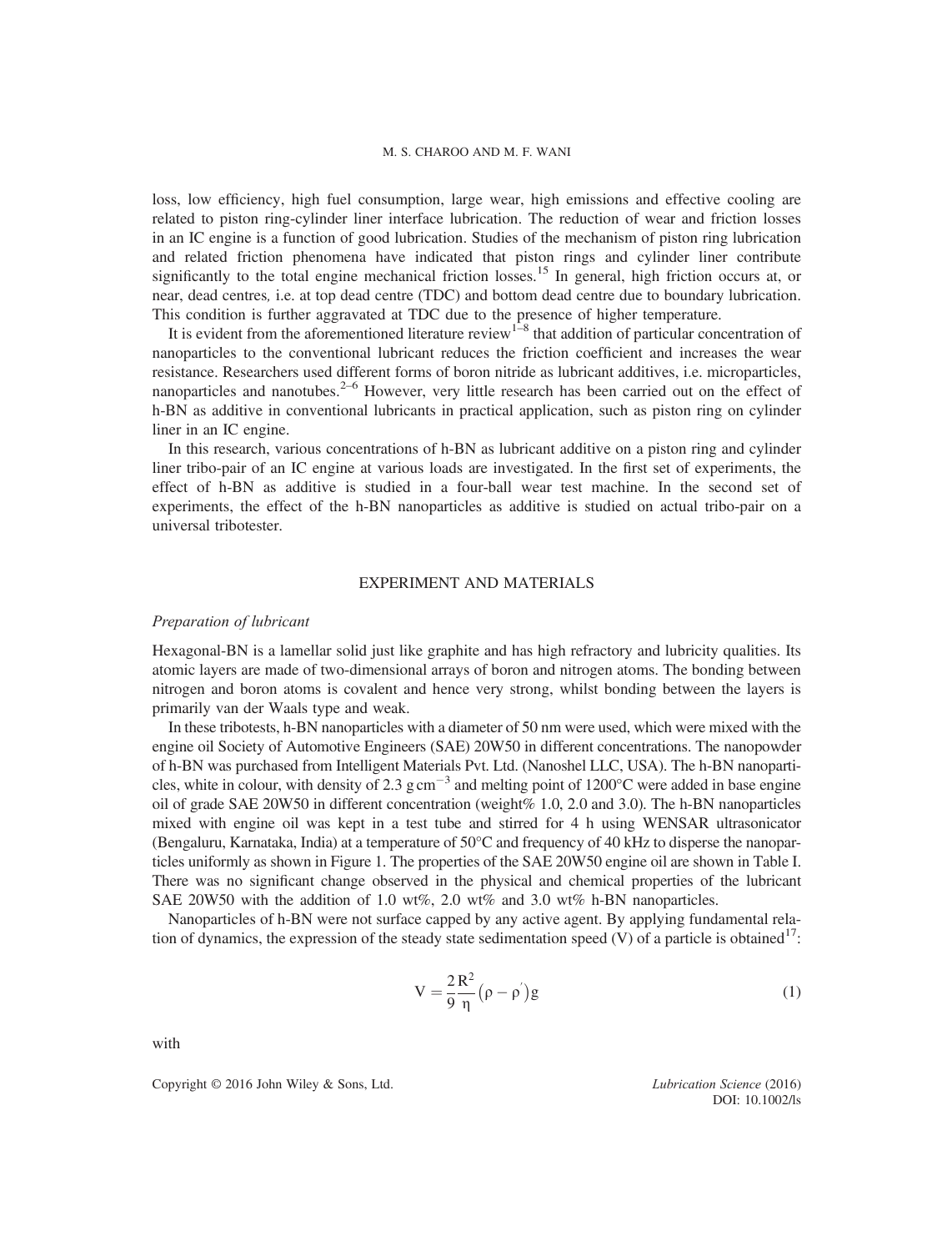

TRIBOLOGICAL PROPERTIES OF H-BN NANOPARTICLES AS LUBRICANT ADDITIVE

Figure 1. Fully formulated Society of Automotive Engineers (SAE) 20W50 engine oil with hex-boron nitride (h-BN) nanoparticles.

| Lubricant properties | Temperature $\zeta$ <sup><math>\zeta</math></sup> $C$ ) | Value                                 |  |
|----------------------|---------------------------------------------------------|---------------------------------------|--|
|                      | 40                                                      | $120$ mm <sup>2</sup> s <sup>-1</sup> |  |
| Kinematic viscosity  | 100                                                     | $15 \text{ mm}^2 \text{s}^{-1}$       |  |
| Viscosity index      |                                                         | 145                                   |  |
| Dynamic viscosity    | $-10$                                                   | 2780 mPas                             |  |
| Density              | 15                                                      | 890 kg m <sup><math>-3</math></sup>   |  |
| Flash point          |                                                         | $250^{\circ}$ C                       |  |
| Pour point           |                                                         | $-30^{\circ}$ C                       |  |

Table I. Properties of lubricant oil grade SAE 20W50.

SAE: Society of Automotive Engineers.

- R radius of the particle
- η dynamic viscosity of the lubricant
- ρ density of the particles
- ρ' density of the lubricant

The sedimentation distance covered by BN nanoparticles was obtained using Equation 1 and the sedimentation distance covered in 1 s is 0.025 nm. However, all experiments were carried out immediately after ultrasonication to avoid agglomeration of the nanoparticles dispersed in the lubricant.

## Materials

For conducting experimental studies on universal tribometer, cylinder liner and piston ring pin as shown in Figure 2 was used as tribo-pair. The material for the liner is grey cast iron of G-4000

Copyright © 2016 John Wiley & Sons, Ltd. Lubrication Science (2016)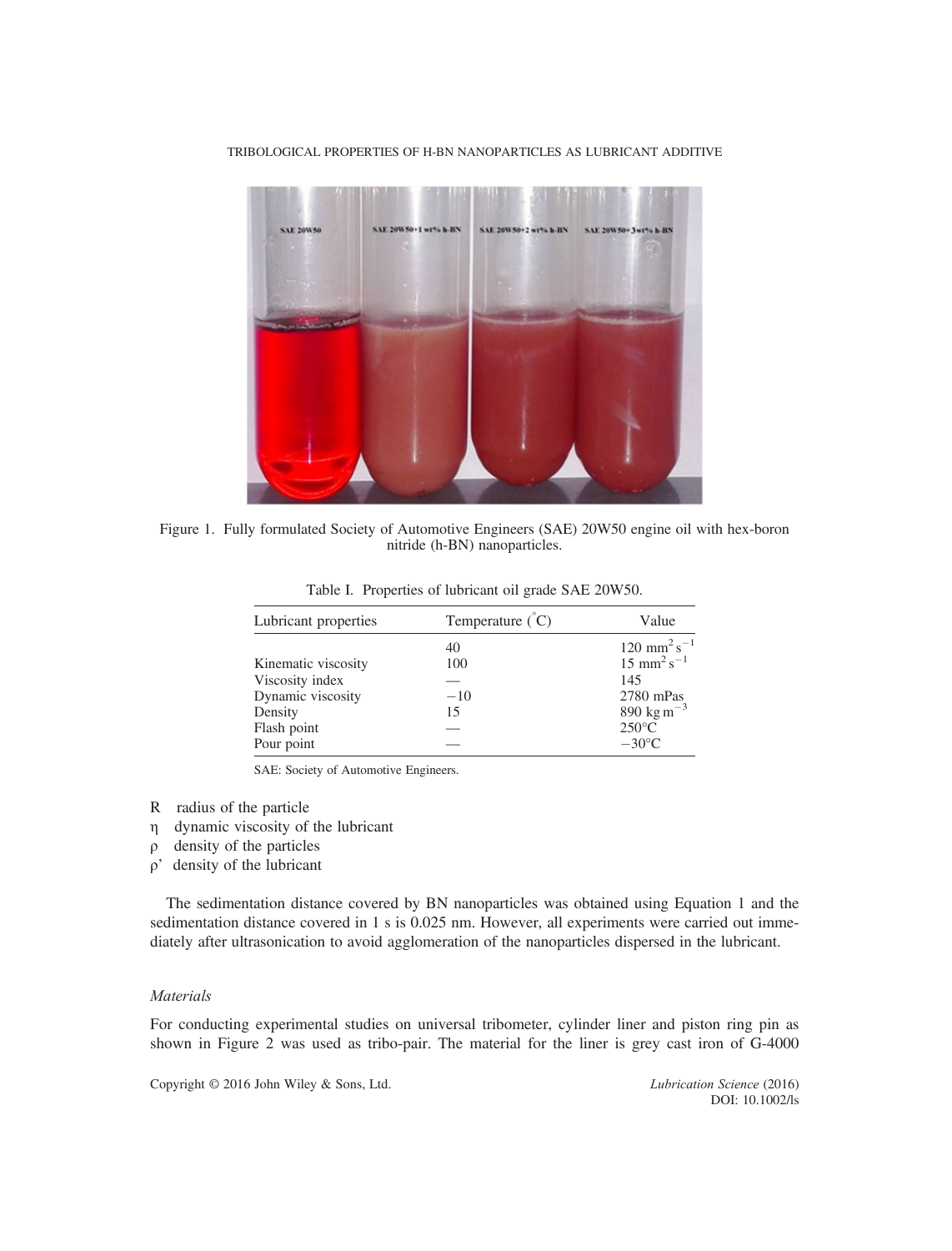

Figure 2. Tribo-pair used (a) cylinder liner and (b) piston ring pin.

grade with density of 7.15 gm/cm<sup>3</sup>. The cylinder liner was cut in rectangular block of dimension 45 mm  $\times$  25 mm, and the piston ring was cut in 3 mm  $\times$  4 mm with curvature along length. The material constituents of cylinder liner and piston ring are mentioned in Table II. Samples were polished, and the average roughness was measured with the help of a surface profilometer. The roughness was measured at four different locations and then averaged for each sample. The average roughness  $R_a$  value for the cylinder liner samples was 0.1775, 0.1905 and 0.1641  $\mu$ m.

## Friction and wear tests

The friction and wear tests for the tribo-pair shown in Figure 2 necessitated the conventional testing of lubricant SAE 20W50 with h-BN nanoparticles as additive using ASTM D4172 standard on a four-ball wear testing machine. There is no standard procedure available for measurement of wear for geometry similar to a piston ring and cylinder liner. Lubricant SAE 20W50 was investigated on a four-ball wear testing machine with and without nanoparticles of h-BN. This method covers a procedure to evaluate anti-wear properties of fluid lubricants in sliding contact. Three 12.7 mm diameter steel balls made from AISI standard steel No. E-52100 were clamped as shown in Figure 3. The fourth 12.7 mm diameter top steel ball is pressed with a force of 392 N into cavity formed by the three clamped balls in the oil cup for three-point contact. The temperature of the test lubricant is regulated by heating element at 75°C, and the top ball is rotated at 1200 rpm for 1 h. Four-ball wear test machine with a

Table II. Material constituents of cylinder liner and piston ring pin.

| Cylinder Liner       |                 | Piston Ring pin      |                 |  |
|----------------------|-----------------|----------------------|-----------------|--|
| Material constituent | Percent $(\% )$ | Material constituent | Percent $(\% )$ |  |
| Carbon               | $3.0 - 3.5$     | Carbon               | $0.8 - 0.95$    |  |
| <b>Silicon</b>       | $1.80 - 2.80$   | <b>Silicon</b>       | $0.35 - 0.50$   |  |
| Manganese            | $0.70 - 1.0$    | Manganese            | $0.25 - 0.55$   |  |
| Copper               | $0.20 - 0.50$   | Chromium             | $17 - 18.50$    |  |
| Sulfur               | 0.15            | Sulfur               | 0.04            |  |
| Phosphorous          | 0.07            | Phosphorous          | 0.04            |  |
|                      |                 | Molybdenum           | $1.0 - 1.25$    |  |
|                      |                 | Vanadium             | $0.08 - 0.15$   |  |

Copyright © 2016 John Wiley & Sons, Ltd. Lubrication Science (2016)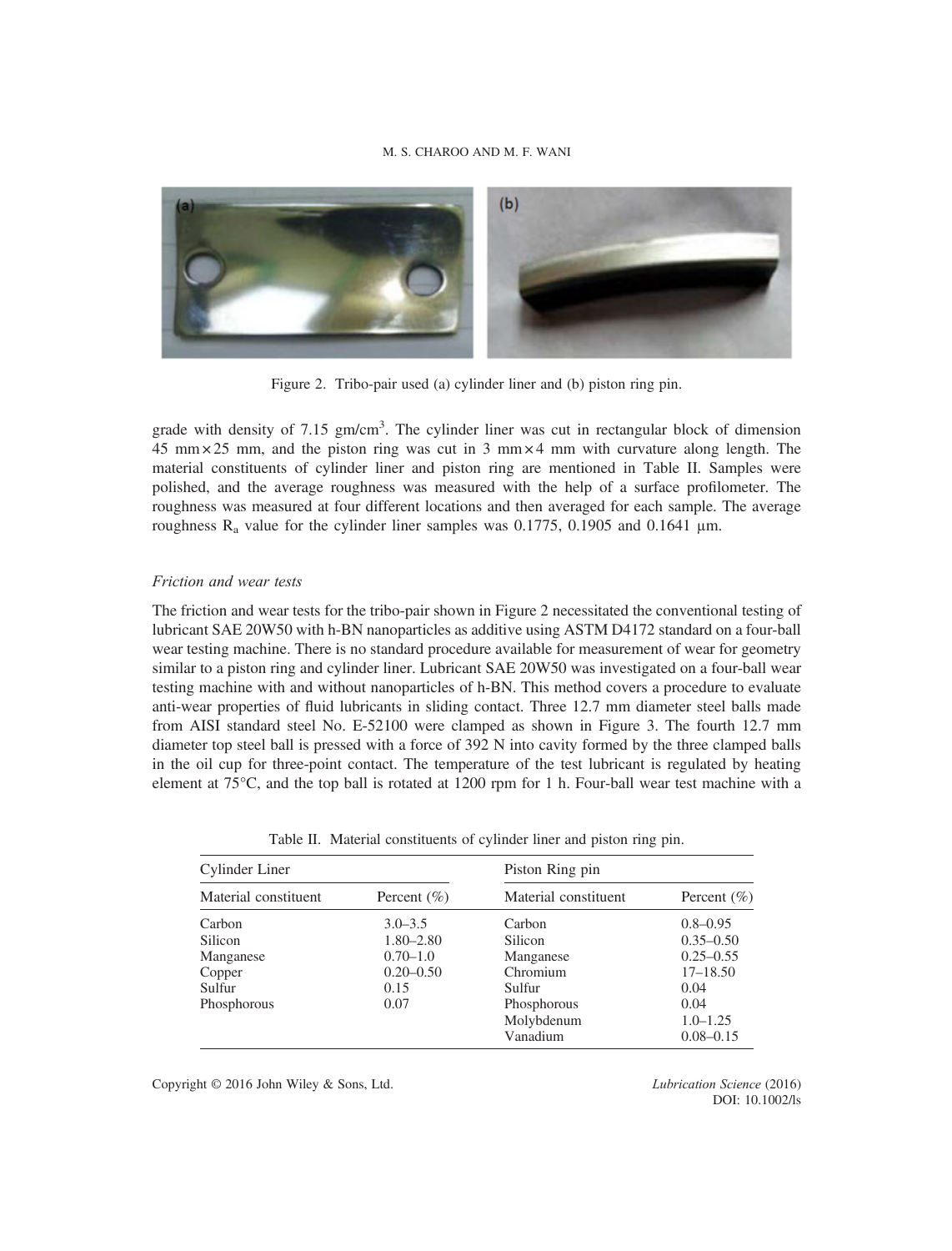

Figure 3. Schematic diagram of a four-ball wear test.

microscope capable of measuring the diameters of the scars produced on the three stationery balls to an accuracy of 0.01 mm manufactured by Ducom Instruments Pvt. Ltd. (India) was used.

Friction and wear experiments were conducted on a universal tribometer (Rtec, USA) with high-resolution piezo load sensor, using a pin-on-block arrangement. The piston ring pin was held fixed as upper sample, and the lower sample cylinder liner was mounted on the reciprocating drive. The schematic diagram of a universal tribometer is shown in Figure 4. All the experiments were



Figure 4. Schematic diagram of a universal tribometer.

Copyright © 2016 John Wiley & Sons, Ltd. Lubrication Science (2016)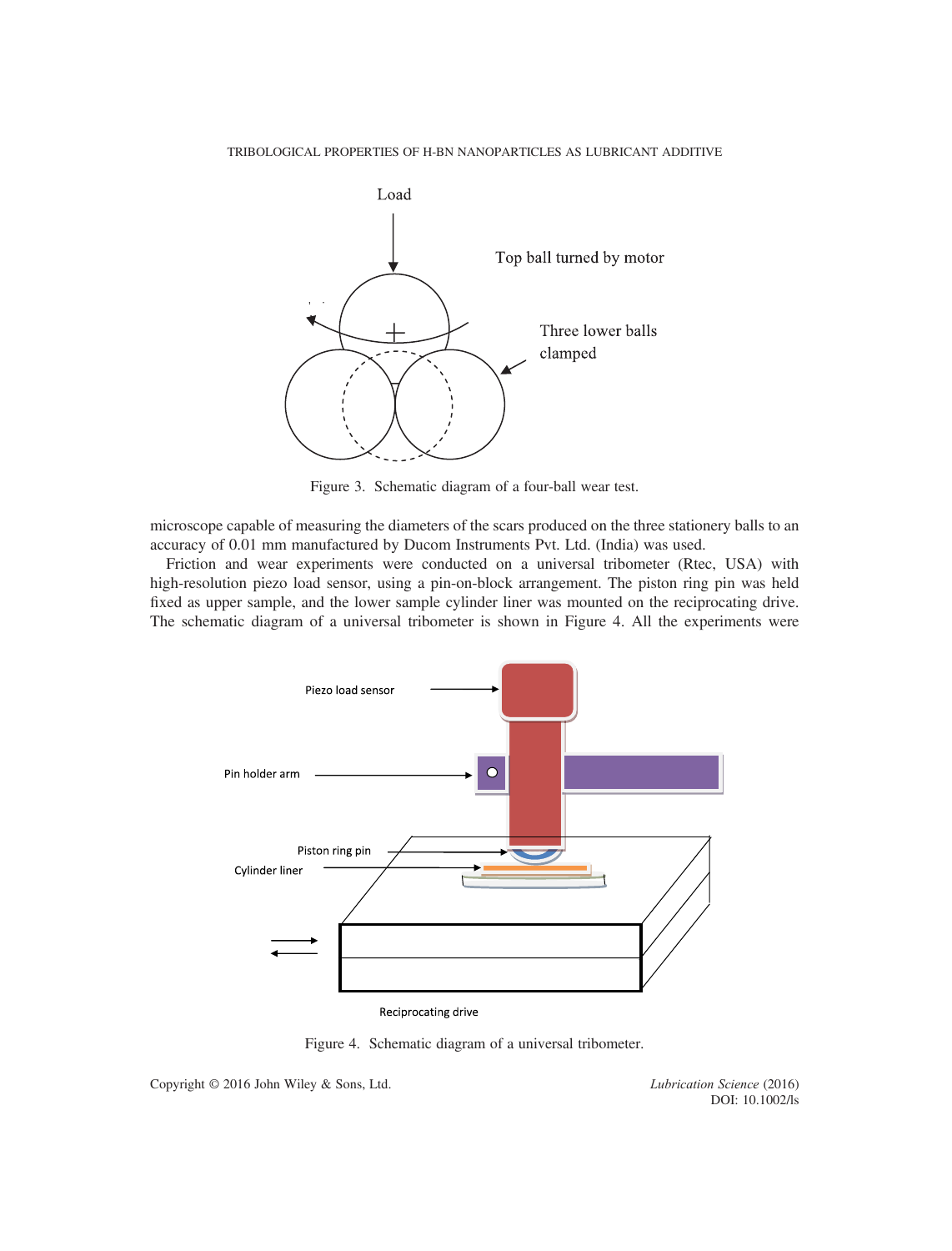conducted at ambient temperature. The tests for friction and wear were performed at sliding velocity of  $0.03 \text{ m s}^{-1}$  and under normal load of 50 N, 100 N and 125 N on the contact surfaces. The length of stroke was kept 2 mm in all the tests, and test duration was fixed as 10 min for each experiment. All the friction and wear experiments were repeated three times to check for the reproducibility.

Surface morphological studies of cylinder liner and piston ring pin were conducted on scanning electron microscope Hitachi 3600 (Hitachi, Ltd., Tokyo, Japan). Invia Renishaw Raman microscope with 532 nm wavelength and 50 mv laser power and  $50\times$  objective under 60 s exposure time with single accumulation was used to analyse the h-BN nanoparticles and the wear scar on the cylinder liner.

#### RESULTS AND DISCUSSION

Friction and wear tests were conducted on a four-ball wear test machine and a universal tribometer under various conditions of load and sliding velocity. These are discussed in the following sections.

#### Film parameter

An important parameter that indicates the effectiveness of lubrication is the film parameter, given by Charoo and Wani. $^{18}$ 

$$
\Lambda = \frac{h_{\min}}{\sqrt{R^2_{qa} + R^2_{qb}}}
$$
\n(2)

where  $h_{\text{min}}$  is the minimum film thickness and  $R_{\text{qa}}$  and  $R_{\text{qb}}$  is the surface roughness of the convex and concave surfaces. The film parameter is used to define the four important lubrication regimes, which include (i) boundary lubrication,  $\Lambda$ <1; (ii) partial lubrication,  $1 \leq \Lambda$ <3; (iii) hydrodynamic lubrication, 3≤Λ; and (iv) elastohydrodynamic lubrication, 3≤Λ<10. These values are only approximate, but give useful insight into the importance of lubrication. The minimum film thickness was calculated using Equation 3 given as follows:

$$
h_{\min} = 3.63 \text{RU}_{\Sigma}^{0.68} G_{\Sigma}^{0.49} W_{\Sigma}^{-0.073} (1 - e^{-0.68 k_c}) \tag{3}
$$

where  $U_{\Sigma} = \eta_0 u_s / E^* R$ ;  $G_{\Sigma} = \alpha_p E^*$ ;  $W_{\Sigma} = P/E^* R^2$  and  $\eta_0$  is dynamic viscosity (26.8 × 10<sup>-3</sup> Pas),  $\alpha_p$  is viscosity-pressure coefficient 3.4 × 10<sup>-8</sup> Pa<sup>-1</sup>, R is the reduced radius of curvature, E  $^*$  is reduced Young's modulus and  $u_s$  is the entraining surface velocity. P is the normal load (50 N, 100 N and 125 N), and  $k<sub>e</sub>$  is the ellipticity parameter. The calculations for all the experiments using Equations 2 and 3 gave the  $\Lambda$  ratio well under unity, which means that the lubrication occurred in the boundary lubrication regime only.

## Wear preventive characteristics of lubricating fluid (four-ball test)

Wear tests were conducted for both lubricant SAE 20W50 alone and lubricant SAE 20W50 using ASTM D4172 standard with 1.0 wt% h-BN on wear testing machine. Wear scar diameter (WSD) of the three stationery balls was measured on the microscope equipped with the four-ball wear test machine. The results are shown in the Table III. Wear scar diameter of the balls with lubricant SAE 20W50 alone were greater than the WSD of the balls in lubricant SAE 20W50 + 1.0 wt% h-BN. There

Copyright © 2016 John Wiley & Sons, Ltd. Lubrication Science (2016)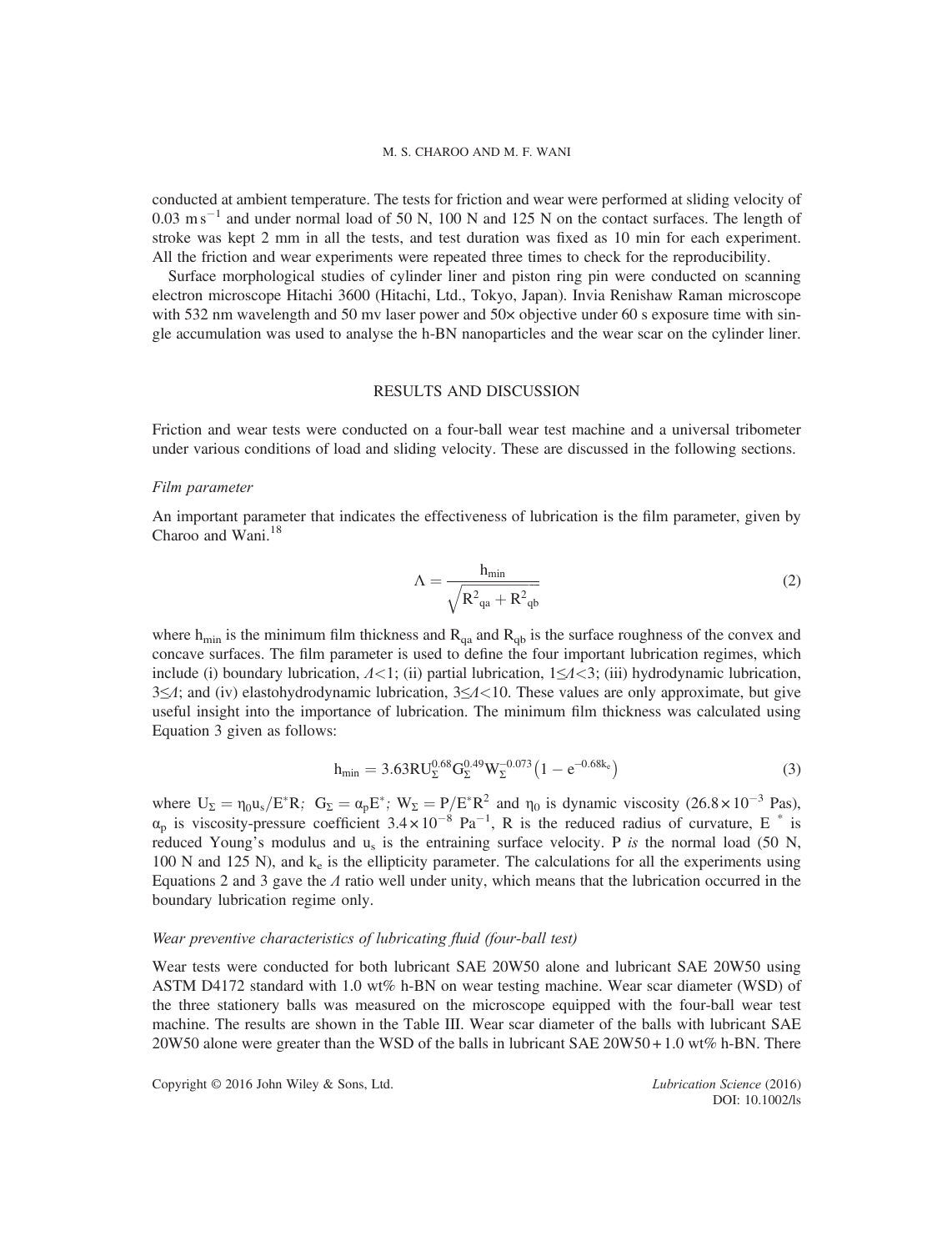#### TRIBOLOGICAL PROPERTIES OF H-BN NANOPARTICLES AS LUBRICANT ADDITIVE

was reduction of almost 20% in the WSD of the ball with h-BN nanoparticles as additive in the lubricant. More or less, similar results were obtained with 2.0 wt% and 3.0 wt% of h-BN nanoparticles as additive in SAE 20W50. However, 4.0 wt% of h-BN nanoparticles as additive did not yield any significant result, which may be due to agglomeration of the nanoparticles preventing them to enter the contact zone. These findings were encouraging to carry out further studies in practical applications such as piston ring and cylinder liner in an IC engine. This was probably due to the protective layer formed by the reaction of h-BN nanoparticles on the surface of the balls resulting in reduction of the wear scar.

Table III. The WSD value achieved under test conditions of 392 N, 1200 r min<sup>-1</sup>, 75°C and 60 min (ASTM D 4172).

| Lubricant                                      | WSD in $\mu$ m<br>Ball no. |                  |                  |                  |
|------------------------------------------------|----------------------------|------------------|------------------|------------------|
|                                                |                            |                  |                  | Average          |
| <b>SAE 20W50</b><br>SAE $20W50 + 1.0$ wt% h-BN | 567.15<br>452.56           | 575.45<br>465.52 | 571.28<br>461.36 | 571.29<br>459.81 |

h-BN: hex-boron nitride.

WSD: wear scar diameter.

SAE, Society of Automotive Engineers.



Figure 5. Coefficient of friction (COF) obtained with and without hex-boron nitride (h-BN; wt%) nanoparticles as additive in the lubricant Society of Automotive Engineers (SAE) 20W50 at the normal load of 50 N and sliding speed of  $0.03 \text{ m s}^{-1}$ .

Copyright © 2016 John Wiley & Sons, Ltd. Lubrication Science (2016)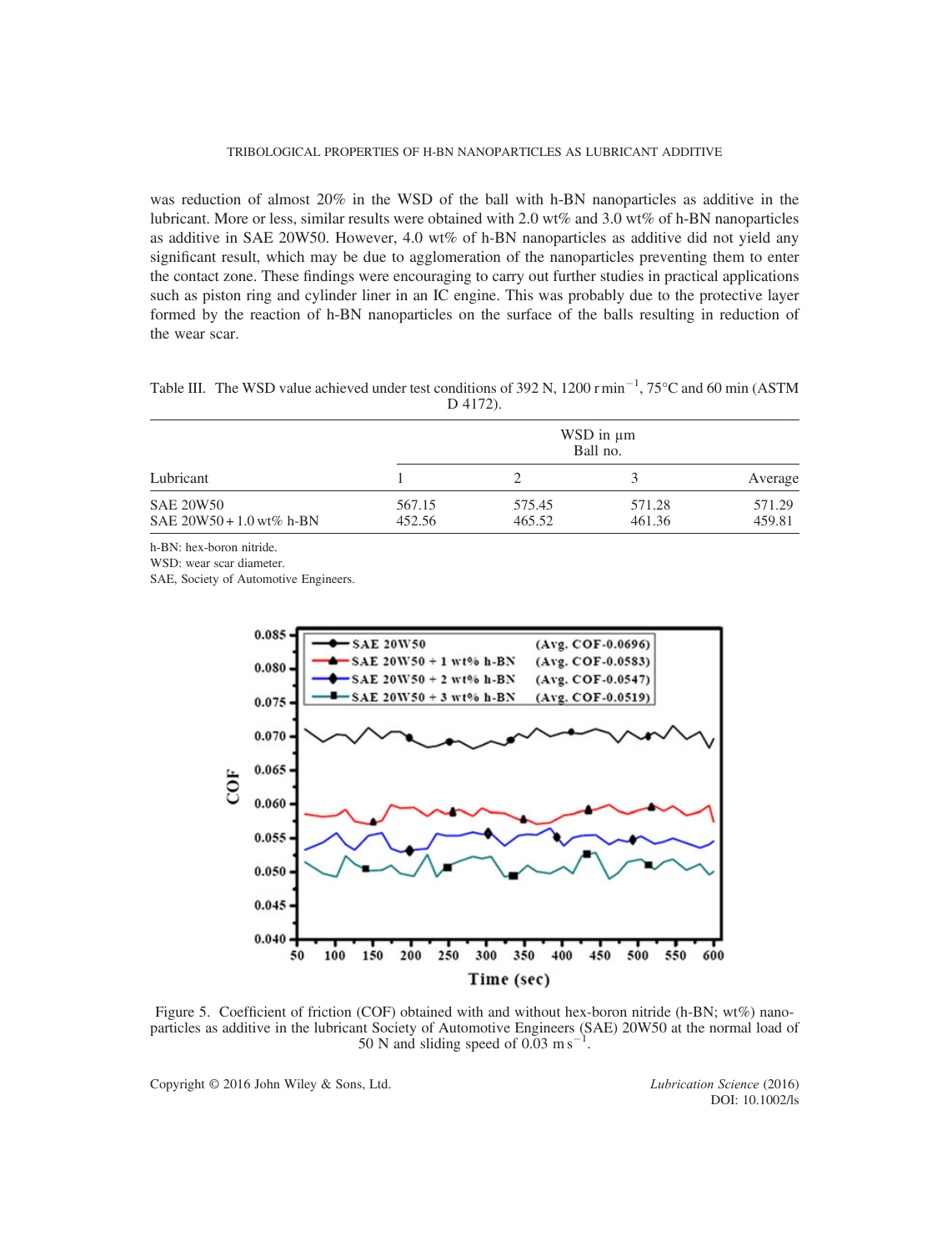#### Friction and wear studies of cylinder liner and piston ring pin

Coefficient of friction (COF) and wear observed in a tribo-pair of representative geometry of cylinder liner and piston ring with h-BN nanoparticles added in base engine oil of grade SAE 20W50 in different concentration (wt% 1.0, 2.0 and 3.0) in all reciprocating sliding experimental studies at various loads are shown in Figures 5–7.

Coefficient of friction. Figures 5, 6 and 7 show the variation of COF with time for normal load of 50 N, 100 N and 125 N, respectively. These tests were conducted at sliding velocity of 0.03 m s<sup>-1</sup> for duration of 10 min. It is evident from these figures that COF increased with increase in normal load for lubricant without additive. However, a different behaviour was observed with h-BN nanoparticles as additive in SAE 20W50. The COF decreased with an increase in the concentration of h-BN nanoparticles in the lubricant; lowest COF of 0.0401 was observed for the lubricant SAE 20W50 + 3.0 wt% h-BN at 100 N load, and highest COF of 0.0712 was observed for the lubricant SAE 20W50 at normal load of 125 N. It is also evident from Figures 5–7 that COF is affected by normal load and concentration of the nanoparticles in the lubricant. Similar results are reported in the literature.<sup>3,19</sup>

The decrease in COF with h-BN nanoparticles as additive in SAE 20W50 has not been reported before in literature, and a possible mechanism for such a phenomenon is that during sliding, solid nanoparticles of h-BN are believed to be carried into the contact zone by the liquid lubricant. In the contact zone, these nanoparticles are smeared on the actual contact spots to form a very thin boundary



Figure 6. Coefficient of friction (COF) obtained with and without hex-boron nitride (h-BN; wt%) nanoparticles as additive in the lubricant Society of Automotive Engineers (SAE) 20W50 at the normal load of 100 N and sliding speed of  $0.03 \text{ m s}^{-1}$ .

Copyright © 2016 John Wiley & Sons, Ltd. Lubrication Science (2016)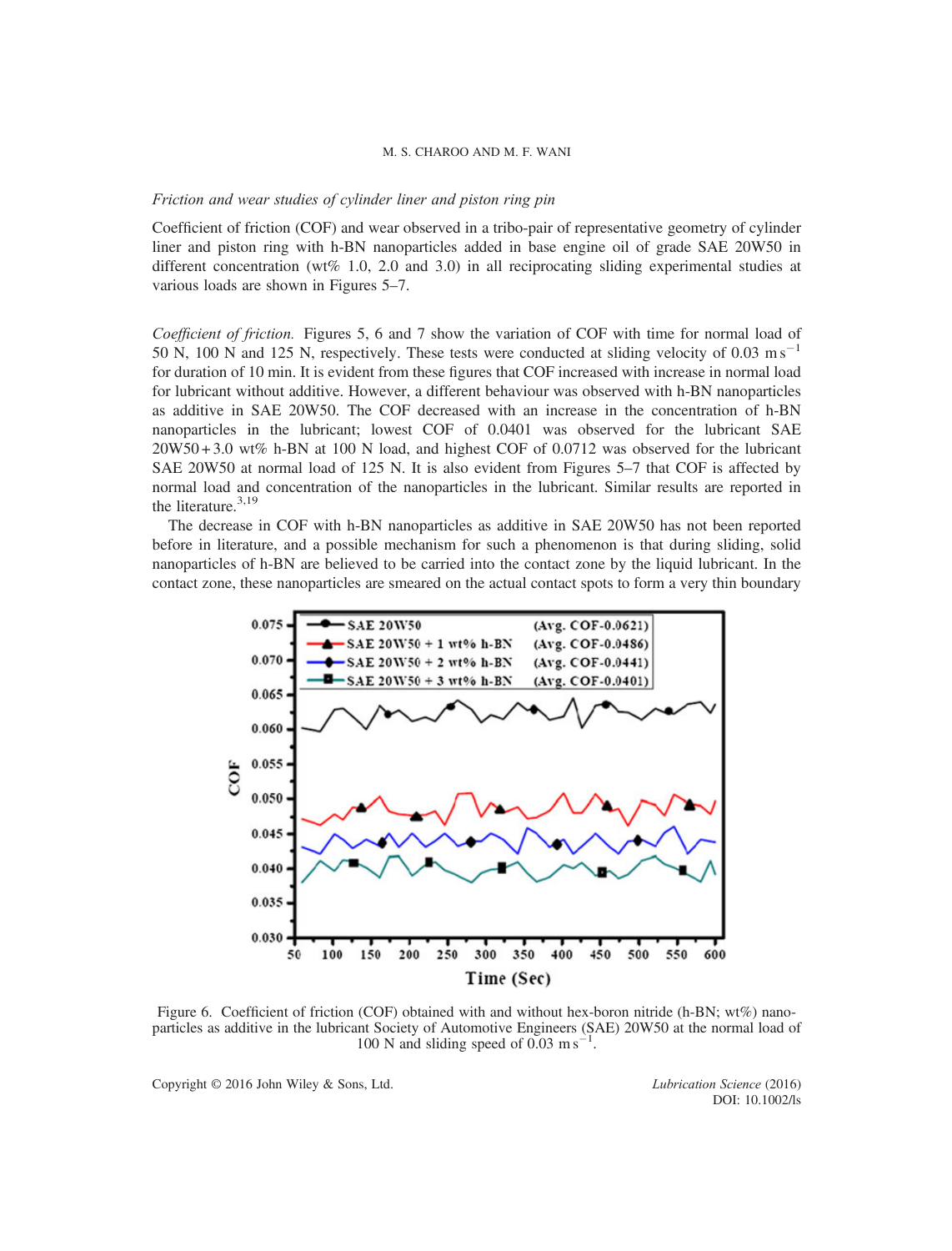

Figure 7. Coefficient of friction (COF) obtained with and without hex-boron nitride (h-BN; wt%) nanoparticles as additive in the lubricant Society of Automotive Engineers (SAE) 20W50 at the normal load of 125 N and sliding speed of  $0.03 \text{ m s}^{-1}$ .

film, the thickness of this film being of the order of few nanometers. The nanoparticles of h-BN having high chemical affinity react with these contact spots and form a protective layer on the contact surface of the cylinder liner-piston ring pin tribo-pair. This is attributed to the graphite-like layered structure of the h-BN between the layers, and the lubrication mechanism of h-BN is the result of free movement of adjacent layers under sliding.<sup>2,20</sup> These results are supported by Raman spectroscopy conducted on h-BN nanoparticles and the wear scar on cylinder liner, observed for the lubricant SAE 20W50 + 3.0 wt% h-BN at 125 N load as shown in Figures 8 and 9, respectively. Refined data are with baseline correction. Laser power (100%) was used. WiRE 4.1 software was used to acquire and analyse the data. The nanoparticles of h-BN represent two peaks at 1334 and 1366 cm<sup>-1</sup>, and wear scar on cylinder liner also represents two peaks at 1331 and 1364  $cm^{-1}$ , respectively, which is in agreement with the available literature.<sup>16</sup> This analysis clearly shows the formation of tribofilm on the contact surface protecting it against wear and enhancing the anti-friction properties of the lubricant SAE 20W50.

Wear of cylinder liner and piston ring pin tribo-pair. The quantitative wear loss of the cylinder liner by piston ring pin is shown in Figure 10 at various loads under lubrication with SAE 20W50 and SAE  $20W50 + h-BN$  nanoparticles (1.0 wt%, 2.0 wt% and 3.0 wt %) at 0.03 m s<sup>-1</sup> sliding velocity. It is evident from these results that in most of the cases, the wear of cylinder liner decreased with the increase in concentration of h-BN nanoparticles in SAE 20W50. Lowest wear of  $0.011$  mm<sup>3</sup> was obtained at a normal load of 50 N for sliding velocity of 0.03 mm s<sup>-1</sup> with 3.0 wt% concentration of h-BN nanoparticles in SAE 20W50. Highest wear of 0.04 mm<sup>3</sup> was obtained at all loads without

Copyright © 2016 John Wiley & Sons, Ltd. Lubrication Science (2016)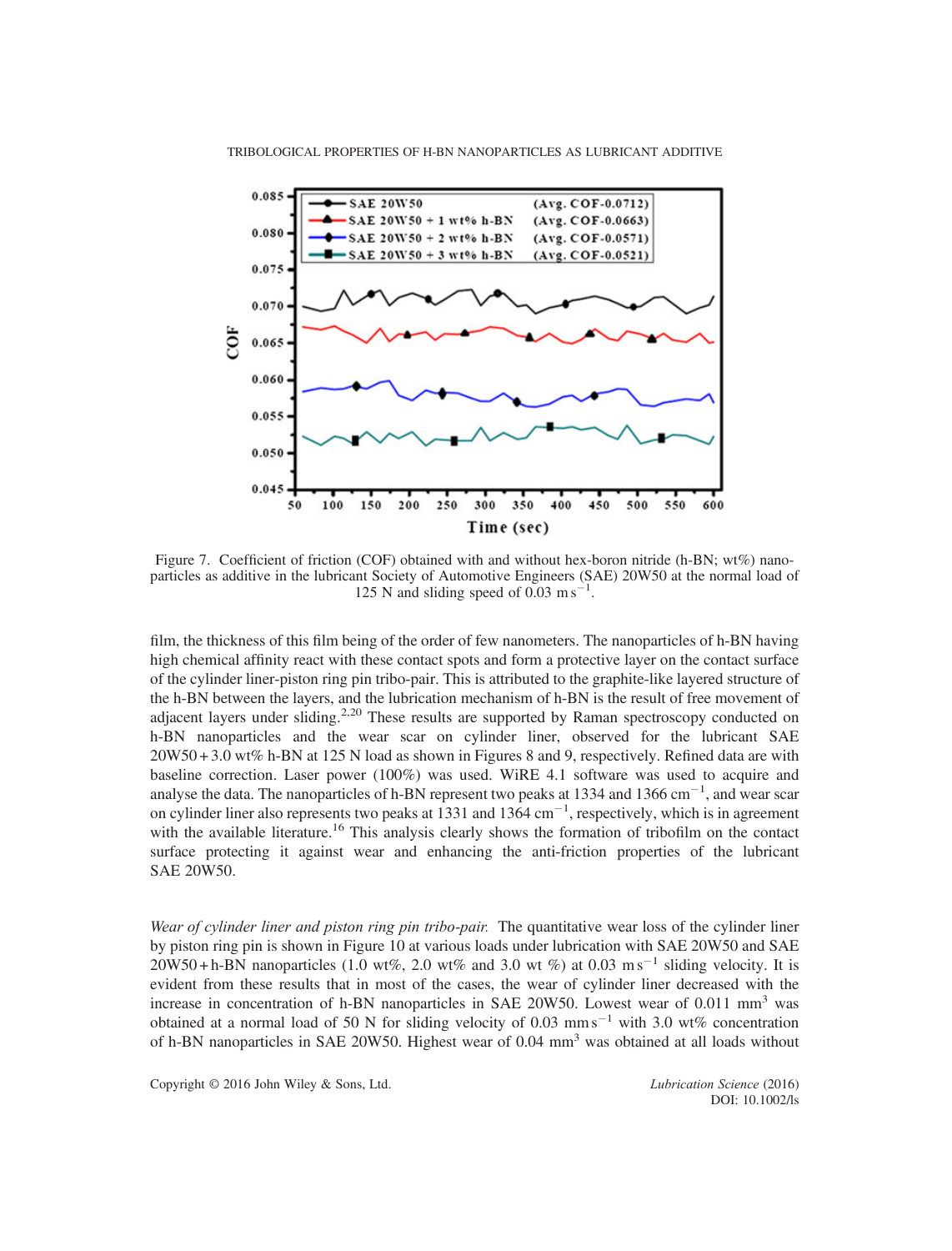

Figure 8. Raman spectrum of the hex-boron nitride nanopowder (in the frame) obtained using a green laser  $(\lambda = 532$  nm).

additive in SAE 20W50. It is inferred from these results that h-BN nanoparticles as additive reduced the wear loss of about 30–70% in comparison to lubricant without additive. However, in all tests, negligible wear was observed on piston ring pin, which is attributed to higher wear resistance of pin material due to its higher hardness (1190 HV) value, as the piston ring pin is chromium coated, in comparison to cylinder liner hardness (630 HV).

As is clear from Figure 9 (in the frame), h-BN nanoparticles form a boron-rich boundary film on the surface of the cylinder liner. This film then shears easily to provide low friction. Because of its protective nature, the boron-rich boundary film reduces wear also. In short, h-BN nanoparticles offer unique opportunities in meeting the increasingly more stringent operating conditions of future tribological systems.

Scanning electron microscope micrographs of cylinder liner and piston ring pin, before and after friction, and wear tests are shown in Figures 11 and 12, respectively. It is evident from Figure 12a that loss of material on the cylinder liner has occurred resulting in rough wear tract, whereas no such phenomenon has been observed on the wear tract of piston ring pin as shown in Figure 12b. It is also evident from the comparison of Figures 11a and 12a that graphite flakes present on unworn surface of the cylinder liner have been removed, which interprets higher wear of the cylinder liner. These results are also supported by 3D surface profiles of the wear tract on cylinder liner without and with h-BN additive in SAE 20W50 as shown in Figure 13.

Copyright © 2016 John Wiley & Sons, Ltd. Lubrication Science (2016)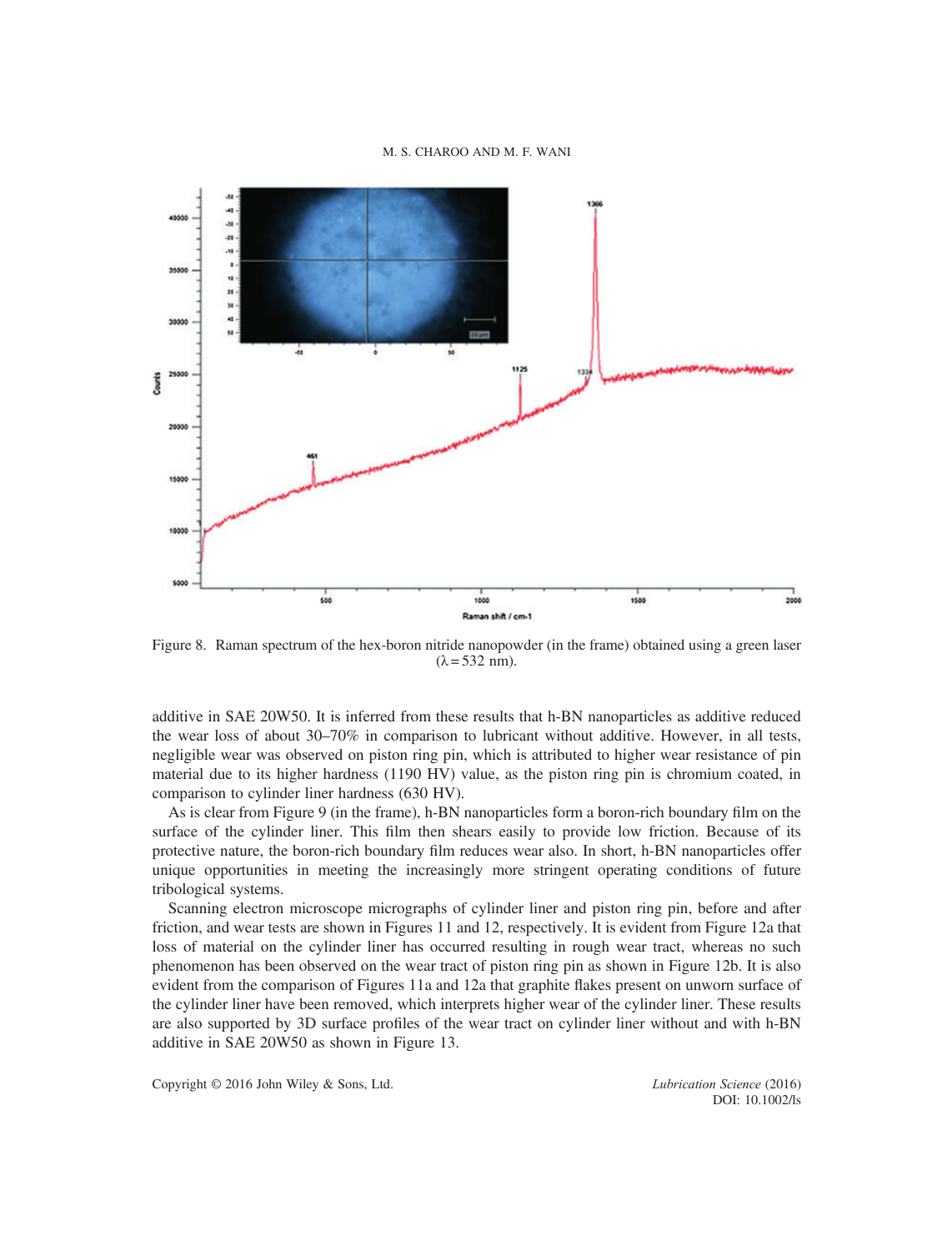



Figure 9. Raman spectrum of the wear scar (in the frame) on cylinder liner obtained using a green laser  $(\lambda = 532$  nm).



Figure 10. Wear loss versus load on cylinder liner at sliding velocity of 0.03 m s<sup>-1</sup> at various concentrations of hex-boron nitride (h-BN) as additive in Society of Automotive Engineers (SAE) 20W50.

Copyright © 2016 John Wiley & Sons, Ltd. Lubrication Science (2016)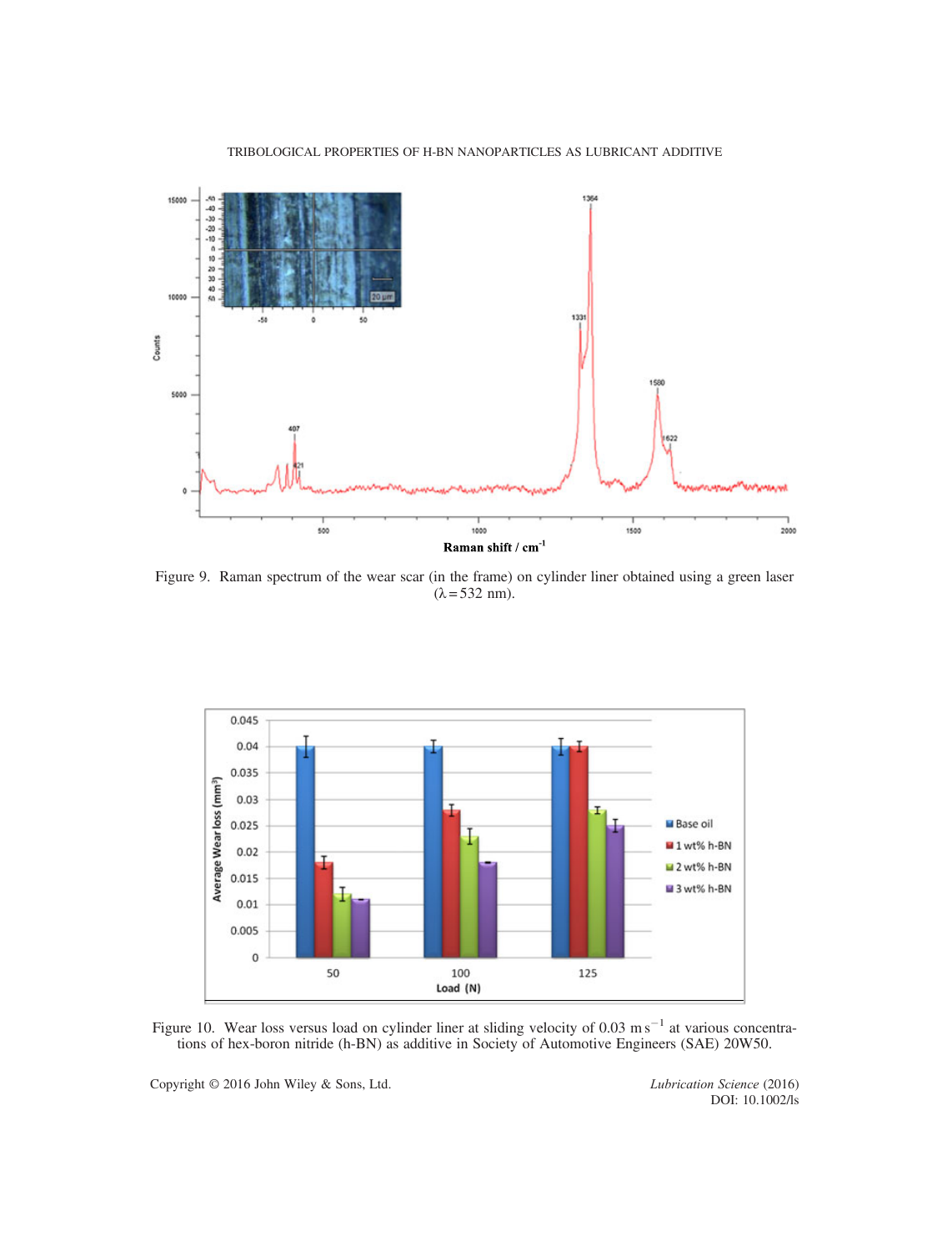

Figure 11. Scanning electron microscope micrographs of a (a) cylinder liner and (b) a piston ring pin before friction and wear test.



Figure 12. Scanning electron microscope micrographs of wear tract after the friction and wear test with Society of Automotive Engineers  $20W50 + 3.0$  wt% hex-boron nitride nanoparticles: (a) Cylinder liner and (b) piston ring pin.



Figure 13. 3D surface profiles of wear tract after the friction and wear test on cylinder liner at 50 N normal load with (a) SAE 20W50 and (b) SAE 20W50 + 3.0 wt% hex-boron nitride nanoparticles.

Copyright © 2016 John Wiley & Sons, Ltd. Lubrication Science (2016)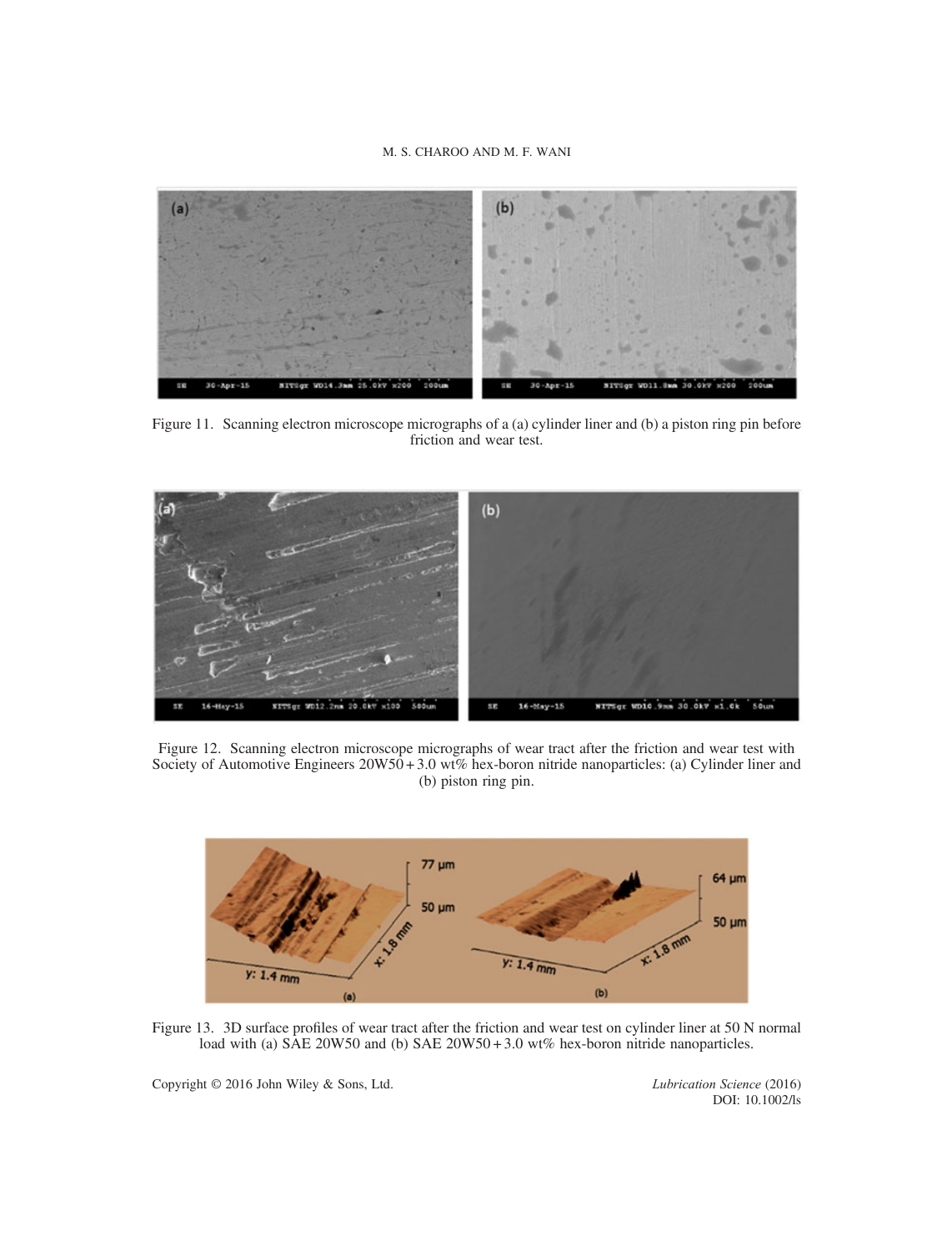#### TRIBOLOGICAL PROPERTIES OF H-BN NANOPARTICLES AS LUBRICANT ADDITIVE

#### **CONCLUSIONS**

Effect of various concentrations of h-BN nanoparticles as additive in conventional lubricant SAE 20W50 on friction and wear on piston ring pin and cylinder liner tribo-pair have been studied. The results show that friction and wear of piston ring pin and cylinder liner tribo-pair strongly depend on the concentration of h-BN nanoparticles in the lubricant SAE 20W50. Use of h-BN nanoparticles as additives in SAE 20W50 greatly increased the anti-friction and anti-wear properties of the lubricant. Four-ball wear preventive test showed 20% decrease in the WSD of the balls with h-BN nanoparticles as additive in the lubricant SAE 20W50. The minimum value of coefficient of friction (0.0401) was observed at 3.0 wt% of h-BN under normal load of 100 N at sliding velocity 0.03 m s<sup>-1</sup>. Friction and wear tests on tribometer revealed that h-BN nanoparticles as additive reduced the wear loss of about 30–70%, in comparison to lubricant without additive at all sliding velocities. The COF and wear is a function of concentration of the nanoparticles in the lubricant.

#### **REFERENCES**

- 1. Zhang W, Chen S, Liu W, Yu L. Friction and wear behaviour of Sialon/(Ca, Mg)-Sialon with lubrication by coated PbS nanoparticles as oil additives. Lubrication Science 2006; 16(1):47–56.
- 2. Xiaodong Z. Study on the tribological properties of surfactant-modified h-BN Micrometer spheres as an additive in liquid paraffin. Tribology International 2007; 40:863–868.
- 3. Pawlak Z, Kaldonski T, Pai R, Bayraktar E, Oloyede A. A comparative study on the tribological behavior of hexagonal boron nitride (h-BN) as lubricant micro particles — An additive in porous sliding bearings for a car clutch. Wear 2009; 267:1198–1202.
- 4. Deorsola F, Blengini N, Fino G. Synthesis, characterization and environmental assessment of nanosized H-BN particles for lubricants applications. Chemical Engineering Journal 2012; 195–196:1–6.
- 5. Zhu L. Microstructure and tribological properties of WS2/IF-H-BN multilayer films. Applied Surface Science 2012; 258:1944–1948.
- 6. Kalin M. Mechanisms and improvements in the friction and wear behavior using H-BN nano-tubes as potential oil additives. Wear 2012; 280– 281:36–45.
- 7. Shuying G. Solvent-free ionic molybdenum disulfide (MoS<sub>2</sub>) nano fluids with self-healing lubricating behaviors. *Materials* Letters 2013; 97:169–172.
- 8. Kogovsek J. Influence of surface roughness and running-in on the lubrication of steel surfaces with oil containing IF-H-BN nano tubes in lubrication regimes. Tribology International 2013; 61:40–47.
- 9. Khan Z, Pasheai P, Bajwa R, Nazir M, Cakmak M. Fabrication and characterization of electrodeposited and magnetronsputtered thin films. Int. J. Comp. Meth. and Exp. Meas. 2015; 3(2):165-174.
- 10. Pejakovic V, Kalin M. Frictional behaviour of imidazolium sulphate ionic liquid additives under mixed slide-to-roll conditions: part 1 – Variation of mixtures with identical weight ratio of ionic liquid additive. *Lubrication Science* 2014; 27(8):463–477.
- 11. Rapoport L, Leshchinsky V, Lapsker I, Volovik Y, Nepomnyashchy O, Lvovsky M, Popovitz-Biro R, Feldman Y, Tenne R. Tribological properties of  $WS_2$  nano-particles under mixed lubrication. Wear 2003; 255:785–793.
- 12. Wu YY, Liu WC. Experimental analysis of tribological properties of lubricating oils with nanoparticle additives. Wear 2007; 262:819–825.
- 13. Chang H. Tribological property of TiO<sub>2</sub> nanolubricants on piston and cylinder surfaces. Journal of Alloys and Compounds 2010; 495:481–484.
- 14. Pejakovic V, Kalin M. Frictional behaviour of imidazolium sulphate ionic liquid additives under mixed slide to roll conditions: part 2 — influence of concentration and chemical composition of ionic liquid additive. Lubrication Science 2014; 27(8):489–503.
- 15. Nicholaos GD. Tribological studies of coated pistons sliding against cylinder liners under laboratory test conditions. Lubrication Science 2012; 24(5):216–227.
- 16. Nicholaos GD, Elena T, Joules R, George F. Tribological effects of BN and WS<sub>2</sub> nanoparticles added to polyalphaolefin oil in piston skirt/cylinder liner tests. Tribology Letters 2012; 47:91–102.

Copyright © 2016 John Wiley & Sons, Ltd. Lubrication Science (2016)